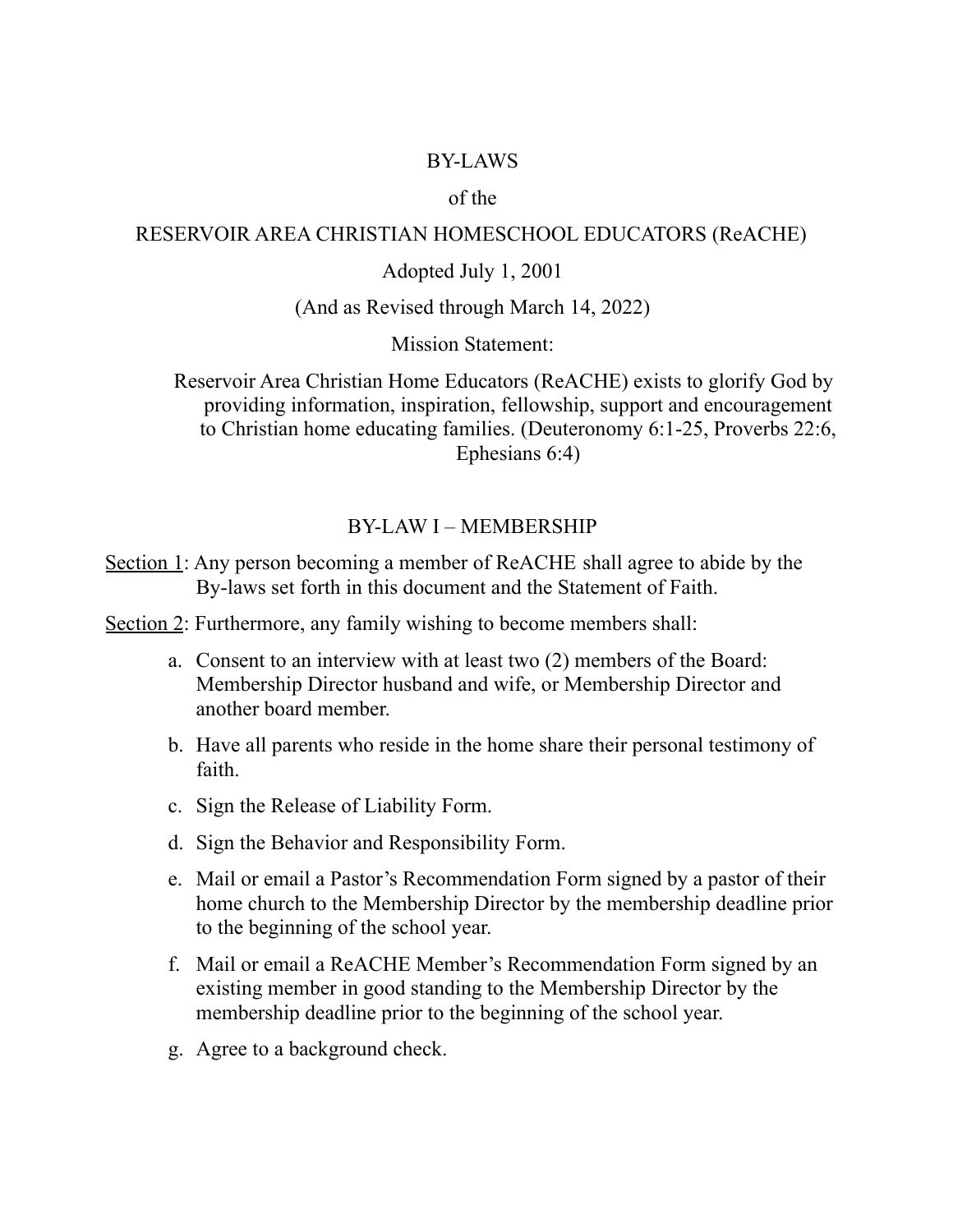- h. Pay annual dues, as set by the Board, by September 1 of the upcoming school year. In the event that dues pose a financial hardship on a member family, the dues for that year may be waived at the discretion of the Board.
- i. Upon completion of the above requirements, the Board will review the application for membership. Notification of the decision of the Board will be made known to the applicant by email or phone.
- Section 3: Members of ReACHE shall have the following responsibilities to the organization:
	- a. Demonstrate a supportive interest in ReACHE by participating in a minimum of one (1) area of service during the school year.
	- b. Attend any required Membership Meetings
	- c. Parents shall inform any child participating in any ReACHE activities, including but not limited to, classes, field trips, lunches, etc., of **ALL** behavior guidelines set forth in the Behavior and Responsibility Form.
	- d. Comply with all State or Federal laws, including the Mississippi Compulsory Attendance Law.
- Section 4: Conflict resolution among the membership shall be handled in the following order:
	- a. All parties involved shall find a resolution in a manner that is in alignment with the Word of our God. (Please refer to the following verses when resolving your conflicts: Pro. 25:8-9, Phil. 2:4-5, Romans 12:10, Eph. 4:3, Prov. 20:3, and Matthew 18:15-17)
	- b. In the event that a conflict cannot be resolved by the parties involved, the Board may be asked to intervene or may intervene on behalf of the organization.
	- c. The Board shall hear from each party individually.
	- d. After hearing all parties involved, the Board shall decide on the best possible outcome for all parties involved.
	- e. The decision of the Board shall be final and not subject to alteration.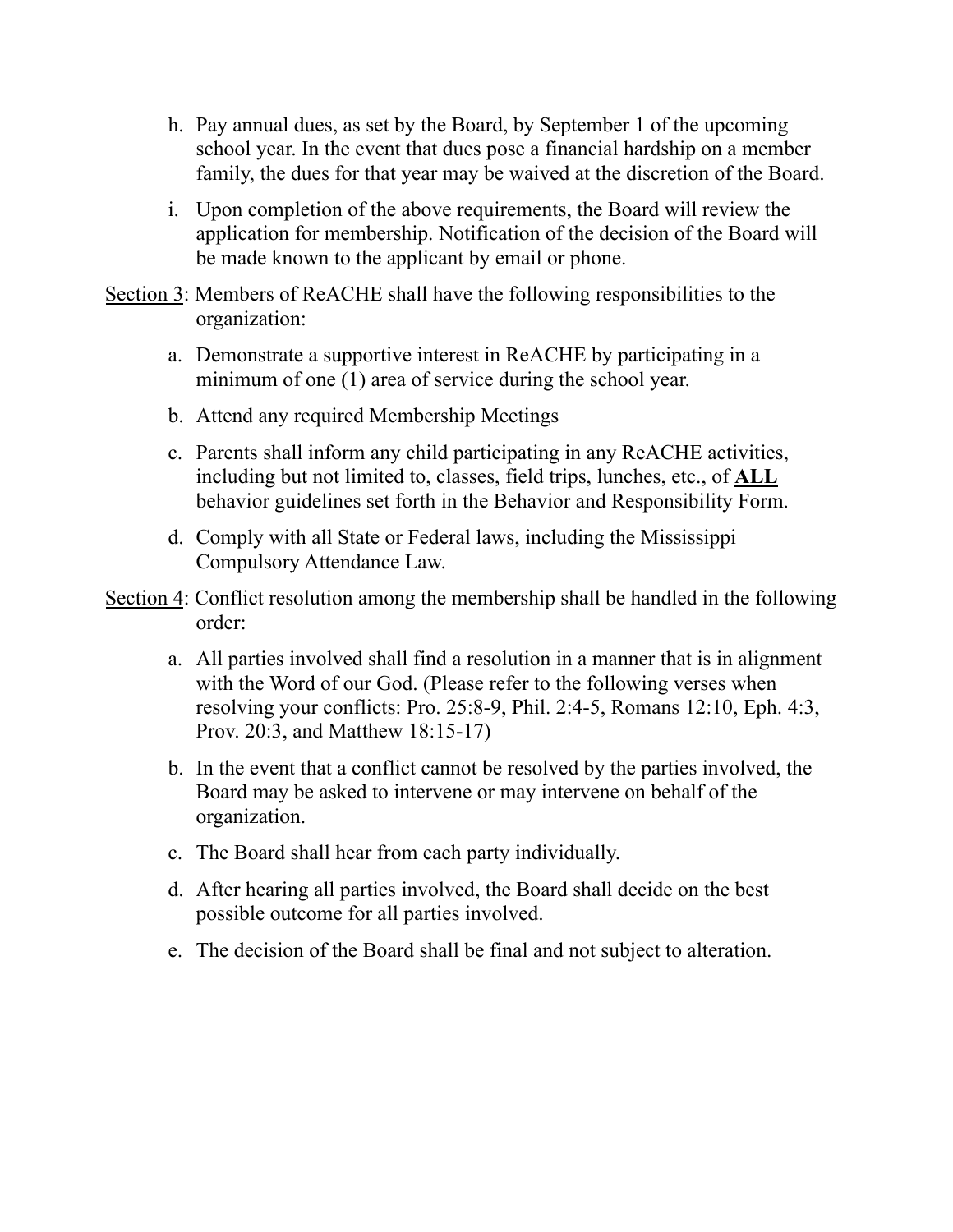- Section 5: Membership may be terminated by a majority vote of the Board for **any** of the following reasons:
	- a. Violation of these By-laws, of the Child Protection Policy, or any rules or regulations set forth ReACHE Handbook,
	- b. Conduct unbecoming of the values of our organization,
	- c. Using the membership directory for purposes of business, sharing it with other organizations, or dispersing to individuals not in the membership,
	- d. Any other cause as determined by a hearing held by the Board.
	- e. Any such hearing held by the Board shall have the following
		- 1. Member in question will have 1 to 30 days notice prior to hearing
		- 2. Member will have opportunity to speak at hearing
	- f. Prior to all hearings, the Board shall exhaust efforts at conciliation and compromise.
- Section 6: Lapse in membership in excess of 24 months will result in the need for the application process to be completed again. The Board may deny reinstatement with a majority vote.
- Section 7: Membership dues are for one (1) school year beginning on August 1 and ending on July 31, and are due at the end of May for the upcoming year.

# BY-LAW II: POLICIES

Section 1: ReACHE's Statement of Faith is as follows:

We Believe:

- a. The Bible to be the divinely inspired, infallible Word of God and is the supreme standard for all faith and life.
- b. There is only one living and true God, eternally existent in three persons: God the Father, God the Son, and God the Holy Spirit.
- c. God is Father in truth to those who become children of God through faith in Jesus Christ. He is fatherly in His attitude toward all men. Man is inherently in need of salvation, having been created in the image of God but falling into sin. Christ is the eternal Son of God, born of a virgin, led a sinless life, performing both the will of God and miracles. His substitutionary death on the cross provides for the redemption of men from sin. He literally rose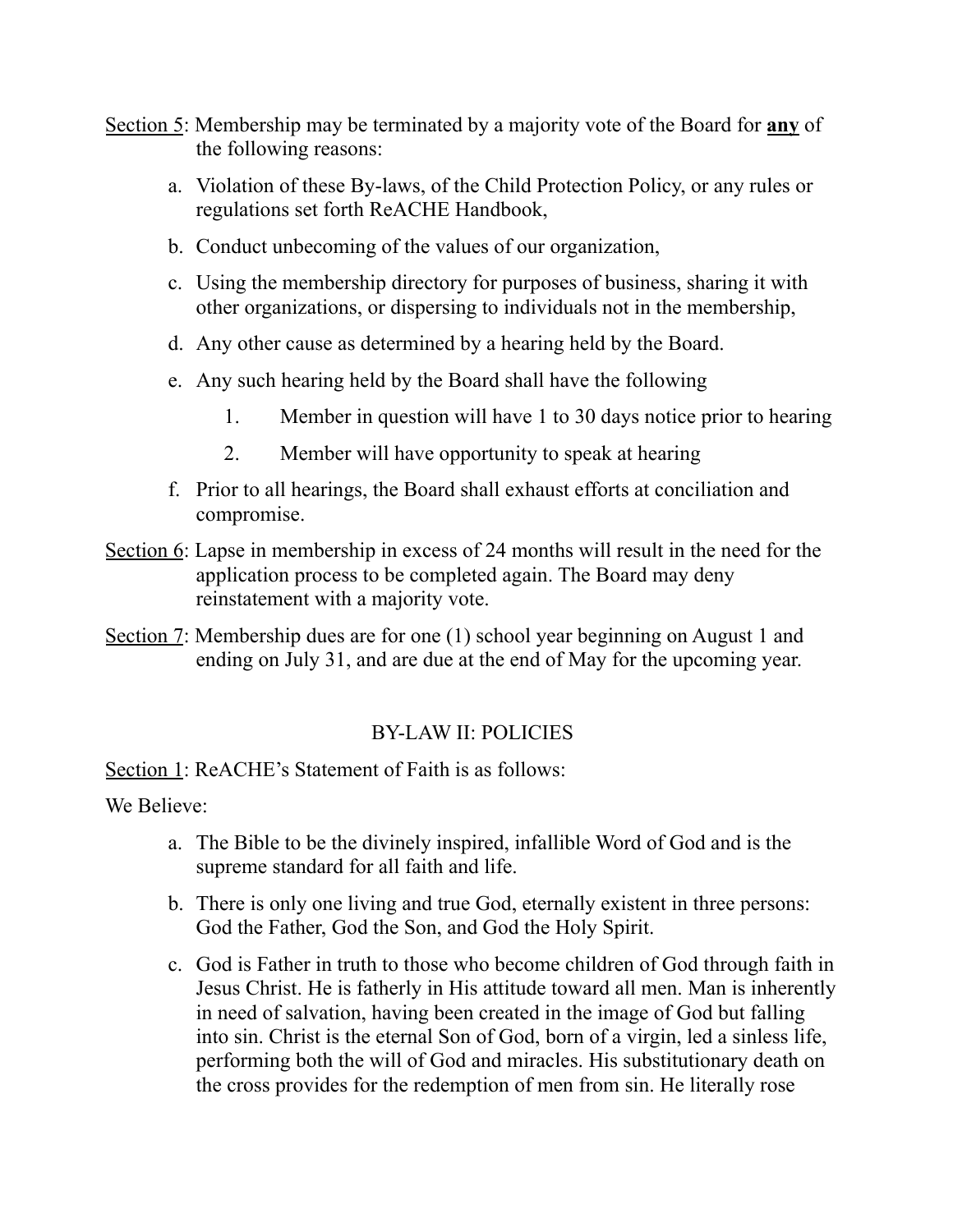from the dead with a glorified body, appeared to His disciples and was ascended into heaven where He is seated at the right hand of God. He is the One Mediator, fully God, fully man, in whose Person is affected the reconciliation between God and man. He will personally and bodily return in power and glory.

- d. The Holy Spirit is fully divine. He inspired holy men of old to write the Scriptures and enables man to understand the truth. He convicts men of sin, righteousness, and judgment. He calls men to the Savior and effects regeneration. He indwells, guides, instructs, and empowers the believer until the day of redemption.
- e. Salvation is a free gift of God through faith in Jesus Christ as Lord and Savior and not as the result of good works. It is by grace alone through faith alone in our Lord Jesus Christ alone.

Section 2: Statement of Qualification of Information:

- a. Advice given in meetings or in publications is not, nor should be deemed as legal advice, and should not take the place of legal counsel from a qualified attorney. Nor should any advice given during meetings or gathered from publications, be deemed as guaranteed.
- Section 3: Statement of Education:
	- a. We believe that parents have a constitutional right and a God-ordained responsibility for the best education of their children (Deuteronomy 4:9, 6:1-25, Proverbs 2:1-8, 3:1-2, 6:20-23, Matthew 28:18-20)
- Section 4: Statement on Families
	- a. We believe that the family is created and ordained by God. (Genesis 1:26-28 & 31, 2:18 & 24)
	- b. We are compassionate toward and welcome those families who are headed by a single parent.
	- c. Children are gifts from God and parents are accountable to Him for directing the needs of their children mentally, emotionally, spiritually, socially, and physically.
	- d. As a Christian Home School Association, ReACHE holds to the Biblically sanctioned view of marriage as a covenant relationship between one man and one woman. We believe that God's original intent for marriage still stands today, and will, therefore, not accept applications from homosexual partners. (Genesis 1:27-28, 2:18-24, 19:4-9, Leviticus 18:22, 20:13, Romans 1:26-27, 1 Cor. 6:9-10, 1 Tim. 1:9-11)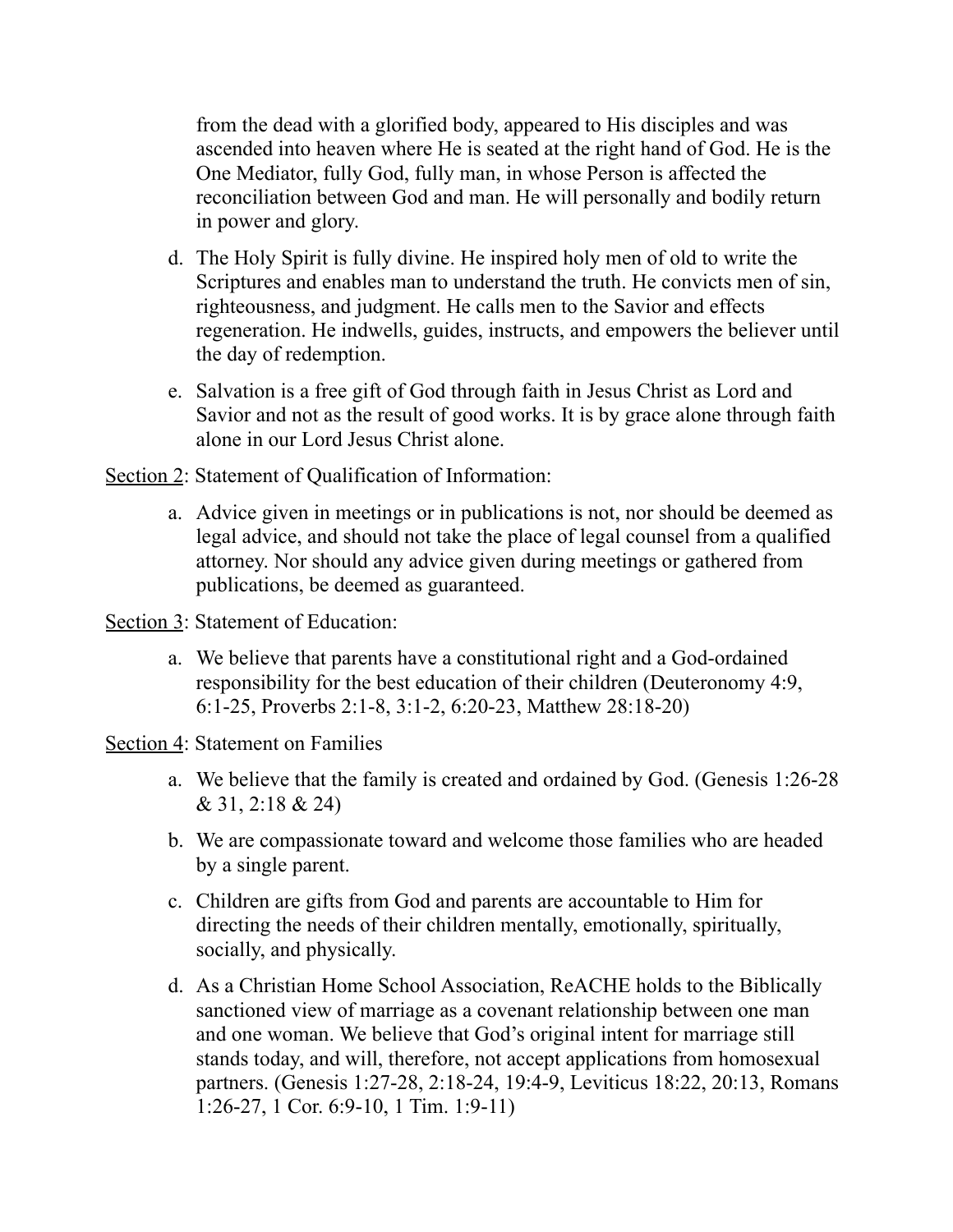- Section 5: Members will agree to follow the Dress Code set forth in the ReACHE Handbook.
- Section 6: Members will agree to follow the Illness Policy Code set forth in the ReACHE Handbook.

### BY-LAW III: THE BOARD OF DIRECTORS

ReACHE is a voluntary organization governed by the Board of Directors.

The Board of Directors serve in a position of responsibility, authority and service.

Section 1: Selection of Board of Directors

- a. Director positions are filled by volunteers from the membership. Nominations will be approved by the existing board and must meet the following criteria:
	- 1. Have homeschooled for at least two years,
	- 2. Signed the statement of faith,
	- 3. Member of ReACHE for at least one year,
	- 4. Member of good standing.
	- 5. Each Board position consists of a husband and a wife.
- b. Nominations for Board of Directors will be made during March of each year, with Board of Directors approval in April. Standing Board members will review and vote on each nomination during a regularly scheduled board meeting. The Board may consider nominations at any point during the year on a case-by-case basis.
- c. Nominees will be contacted by the Board of Directors to determine their qualifications and to ensure that they have expressed an interest in participating on the Board. Nominations for non- qualifying members will be rejected.

Section 2: Board of Directors Operations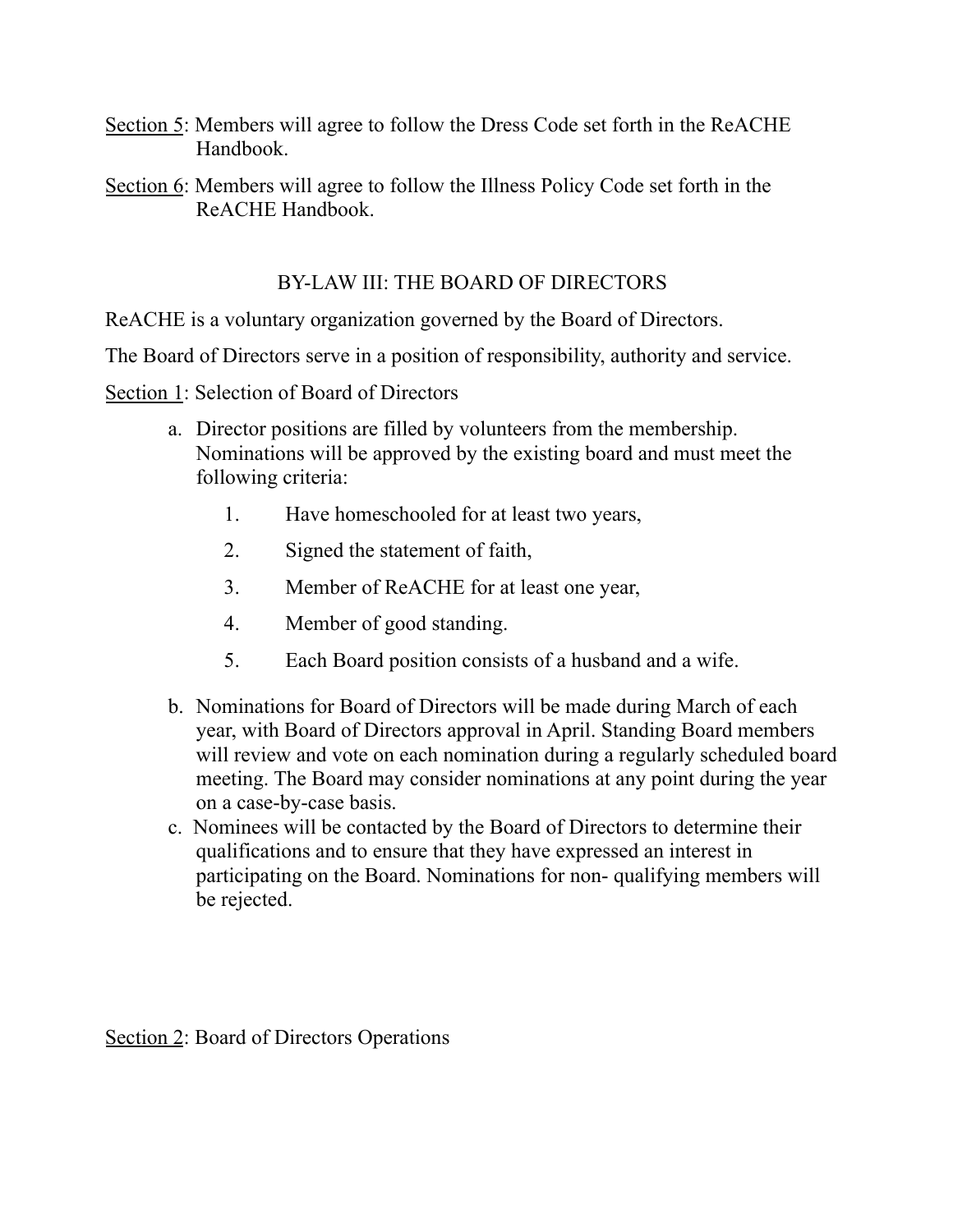- a. New Board of Director members will assume their duties on June 1st each year, and existing Board Members will be released of their duties at the end of August. This overlap is to assist in smooth transition of duties.
- b. Board members shall serve a term of two (2) years and up to four (4) years. Recurring terms may be served as desired. A Board member must be nominated again for recurring terms.
- c. Board of Directors will be exempt from paying membership dues for the school years they serve on the board.
- d. The ReACHE Board of Directors must approve all functions conducted under the auspices of ReACHE. Suggestions for programs or functions may be submitted to any active board member for review by the full Board of Directors at a regularly scheduled meeting.
- e. A majority vote by the Board of Directors is the deciding authority in all ReACHE matters.
- f. Quorum: With the exception of addition or removal of Board of Director members, a simple majority of board members shall constitute a Quorum for the transaction of business. In the event a Board member resigns, business may be conducted with a simple majority of the remaining members until such time as the vacancy is filled.
- g. Removal from the Board of Directors: Board members may submit written resignations, email is an approved form, for full board review and acceptance. In other instances, and when necessary, board member removal will take place at a board meeting. Removal may be necessary after a review of any grievance. Reason for removal may include misconduct, nonparticipation in board meetings, or other circumstances which may arise. A 2/3 majority of Board of Directors members must be present to add or remove a member from the board. A simple majority of the members present is sufficient for voting purposes.
- h. Board Directors will not be eligible to hold a Board position in the future if they fail to keep their commitment or resign from their position early (excluding extenuating family circumstances approved qualifying by majority vote by the Board of Directors)
- i. Board Directors shall be responsible for training their replacement and provide the handbook for said position.

## Section 3: Meetings

a. The Board of Directors will meet quarterly, or as needed. Agenda, minutes and any financial reports shall be provided to the Board prior to each meeting. Meeting dates will be posted on the website calendar.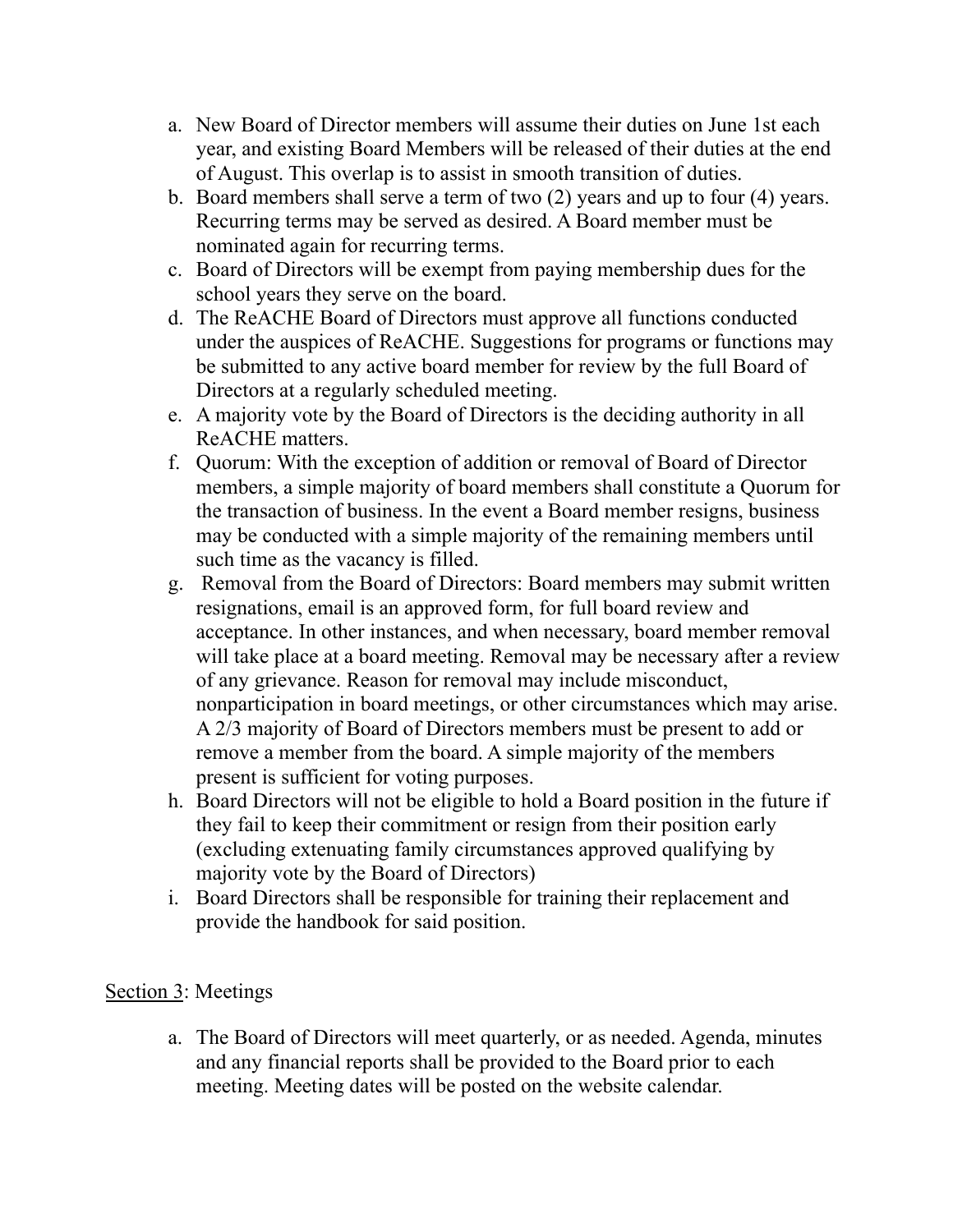- b. The Board of Directors will jointly plan and execute bi-annual meetings for the Membership.
- c. Board meetings may be attended by the Membership according to the following circumstances: Members should put questions in writing at least 24 hours prior to a board meeting at a regularly scheduled time and must notify the board at least 24 hours before attending.

## Section 4: Changes to By-laws

- a. The Board of Directors may only change these By-laws with a majority vote at a regularly scheduled meeting.
- b. Once the majority vote has been achieved, the Board of Directors must present the new By-laws as voted on to the membership and ask the membership for a Vote of Affirmation of the new By-laws.
- c. After the Vote of Affirmation from the membership, the new By-laws will go into effect immediately.

## BY-LAW IV: DUTIES OF DIRECTORS:

Section 1: Activities Director

a. The Activities Director shall:

1. Plan and oversee enrichment activities and educational opportunities designed to equip and support ReACHE students and their families,

2. Oversee various activities for which members sign up to direct in their fulfillment of their membership requirements,

3. Facilitate High School Senior Recognition, if applicable,

4. Assist in management of ReACHE calendar with Communications Director,

5. Communicates with parents throughout the year to remind and ensure completion of members' activities.

Section 2: Communications Director

a. The Communications Director shall: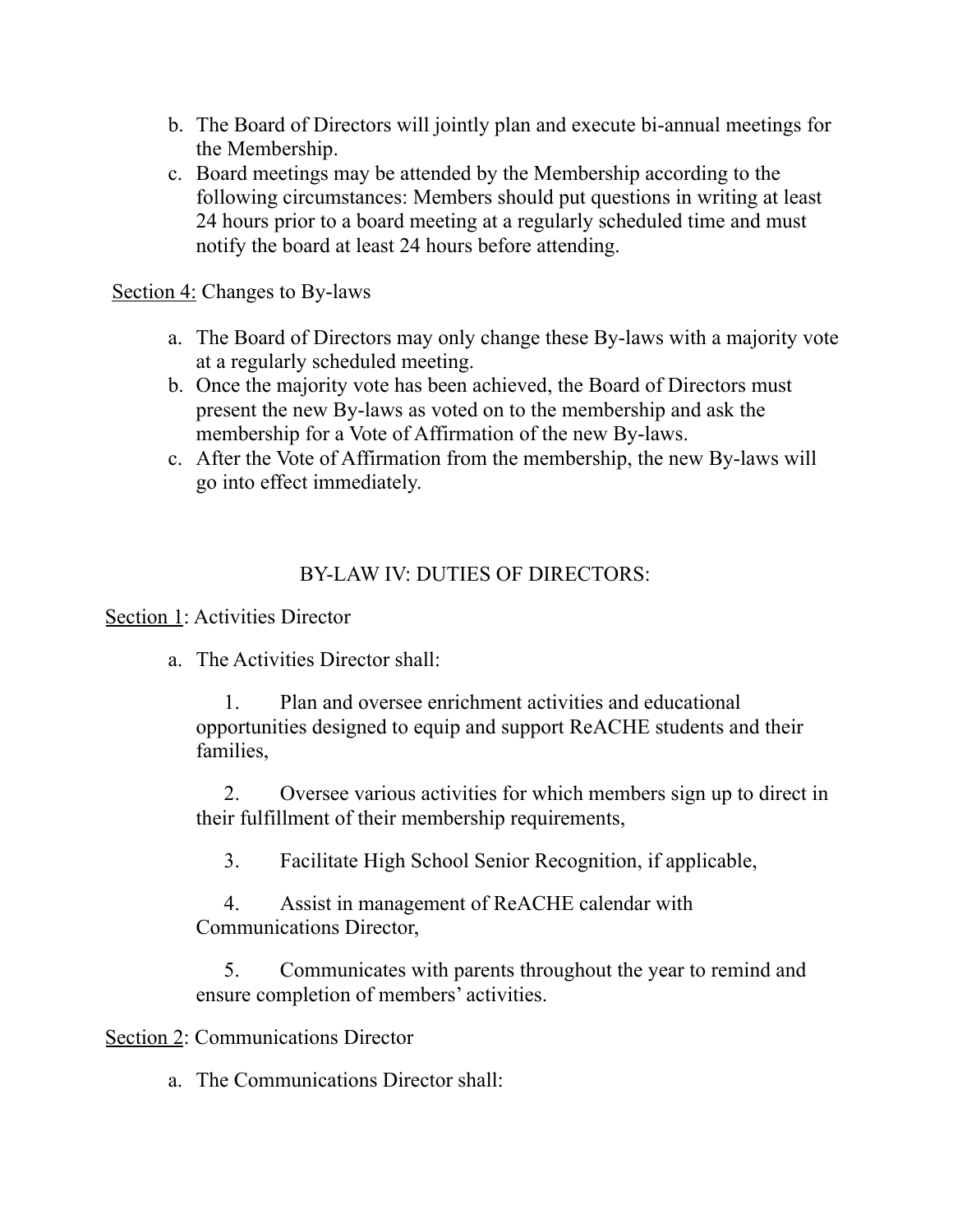1. Maintain group communication through websites, email, etc.,

2. Assist Co-Op Director in overseeing registration for co-op,

3. Manage and oversee the ReACHE Facebook and Instagram,

4. Oversee and maintain the ReACHE website and the Board email accounts,

5. Take notes at all board meetings and post them to Google Drive,

6. Read By-law I; Section 3 at every membership meeting.

# Section 3: Co-Op Director

a. The Co-Op Director shall:

1. Be added to the ReACHE bank account,

2. Perform bi-annual audits of ReACHE's financial state and provide the results of the audit to the Board with documentation stating when the audit was performed and by whom,

3. Plan and carry out all co-op planning meetings, sign-up opportunities, and co-op updates at member meetings,

4. Be available for questions or conflict resolution for co-op teachers, helpers, and parents when needed,

5. Oversee all schedules and policies for the co-op school term,

6. Communicate with host church staff, teachers, students, and parents on behalf of the Board concerning co-op matters.

7. Approve any non-member teacher with at least one (1) other Board Member.

# Section 4: Finance Director

a. The Finance Director shall:

- 1. Maintain and update financial records, budget and expenditures,
- 2. Post necessary budget files to website,
- 3. Collect dues,